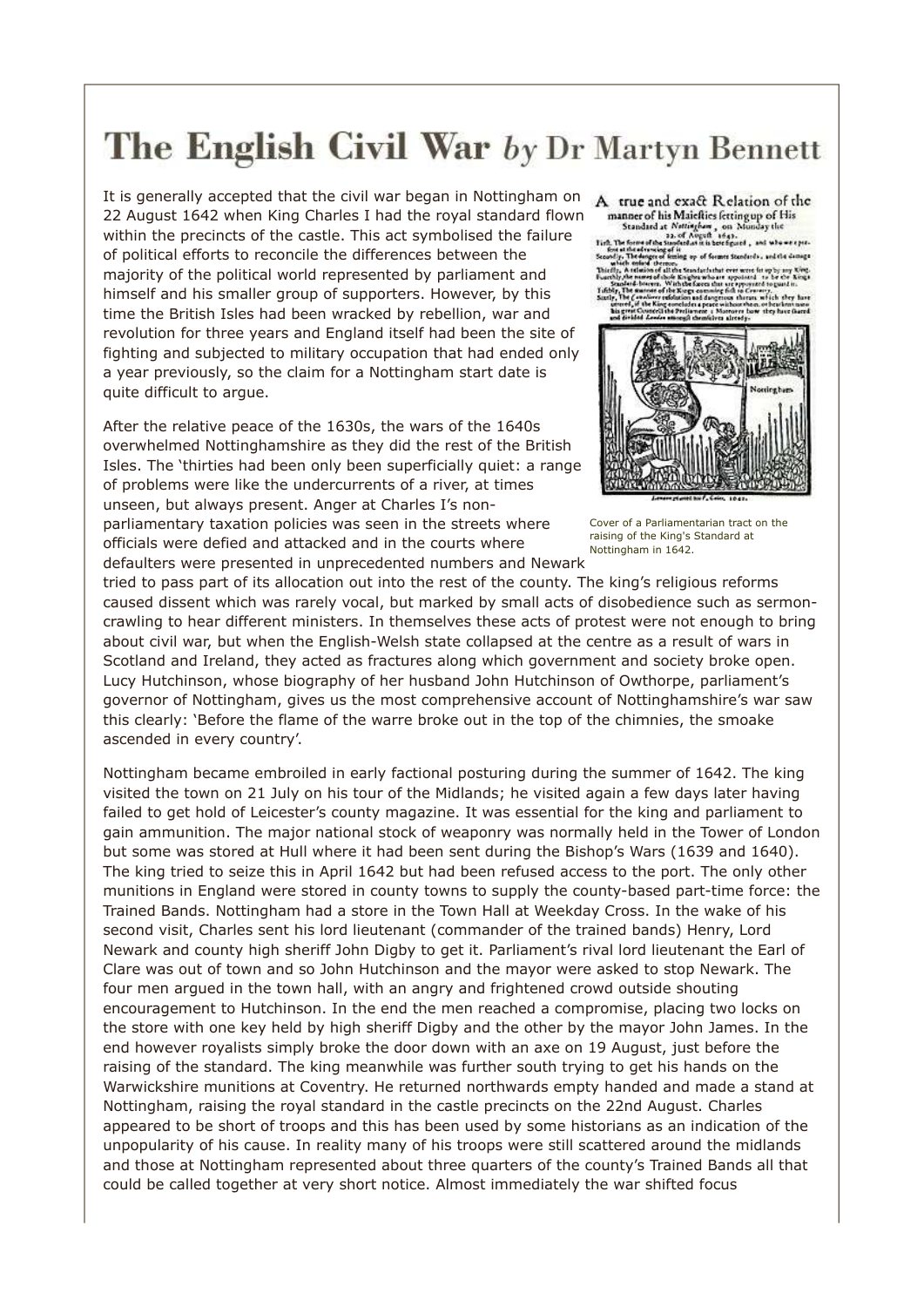southwards, after the king marched initially westwards to join with the large scale recruitment programme being organised on his behalf.



The gatehouse at Newark Castle (photo: Martyn Bennett).

During the initial campaign of the war which witness the battles of Edgehill (23 October 1642) and Brentford (12 November 1642) and culminating at the stand-off at Turnham Green (13 November 1642), Derby was seized for Parliament by Sir John Gell who then lent troops to John and George Hutchinson to enable them to take control of Nottingham. In order to prevent a complete meltdown in the Midlands, a Scottish professional soldier Sir John Henderson was sent to help royalist Sir John Digby take over Newark and from them on the county was polarised around these two rival garrisons. Nottingham was strategically less important than Newark, but it was the site of county government and an important trade centre, which could offset Newark's value as a strong point in the Great North Road. Newark's importance was quickly recognised and in February 1643 Major General Thomas Ballard attacked the town with a collection of forces drawn from the region, including Hutchinson's men from Nottingham. The siege failed and was followed by recrimination amongst the parliamentarian

commanders; but it was not long before Newark was targeted again because of its place on the Great North Road.

In February Queen Henrietta Maria had returned to England with money and ammunition she had gained on the continent by pawning some of the crown jewels. By May she was ready to go southwards with a newly recruited army and an ammunition train. This involved passing through Newark and parliamentarians drew forces together from Hull, Nottingham and East Anglian troops under Colonel Oliver Cromwell. The plan to seize Newark came to nothing as the Hull commanders were secretly negotiating with the royalists in the north and the alliance collapsed as the queen marched southwards and the parliamentarians withdrew. The queen stopped at Newark from where she launched an attack on Nottingham on either the 21st or 23rd of June. On 3 July the queen's army left Newark and progressed via Ashby de la Zouch to join the king in the south Midlands. The summer of 1643 marked a low point in Nottinghamshire parliamentarian fortunes with a ring of garrisons established by the royalists across the region. However despite the presence of a large royalist force under the Marquis of Newcastle in the north of the county, Nottingham castle remained impervious to attack and treachery. The most severe test was in September when for five days from 18 September the town was occupied by royalists. The attackers established at fort at Trent Bridge, thus for the first time opening a route into southeast Nottinghamshire for their tax collectors: they held it for a month. The region was further hemmed in by royalist garrisons until the beginning of 1644.

In January 1644 the Scots who had become allies of parliament in the previous year sent an army into northern England. Royalist forces were drawn from Nottinghamshire to go northwards to join in the attempt to halt the Scots' advance. This weakening enabled the local parliamentarians to become more active. Even so there was another attack on Nottingham by the local royalist commander Lord Loughborough and troops from Newark in January. A thousand royalists occupied the town and another thousand cut the town and castle off from all outside help. Again this lasted several days, but the castle stood firm. During the following months it was Newark that was besieged by forces from across the region gathered by Sir John Meldrum. The town was ringed by about seven thousand men, and large patrols were sent out to keep local royalist forces in check. Lord Loughborough summoned help from Prince Rupert, based in the West Midlands who sent forces to join the attack on the besieging force. After fighting in north Leicestershire in mid-March, Loughborough's forces, alongside Rupert and his reinforcements, marched on Newark where in the early hours of 21 March 1644 they attacked Meldrum. The battle of Newark was fought chiefly on the east side of the town, but the parliamentarian were quickly driven back to a position north of Newark, around the Spittle where the Earl of Exeter had a large house in the grounds of a former religious hospital. Retreat across the island in the Trent was prevented when the bridge at Muskham was captured. Meldrum surrendered.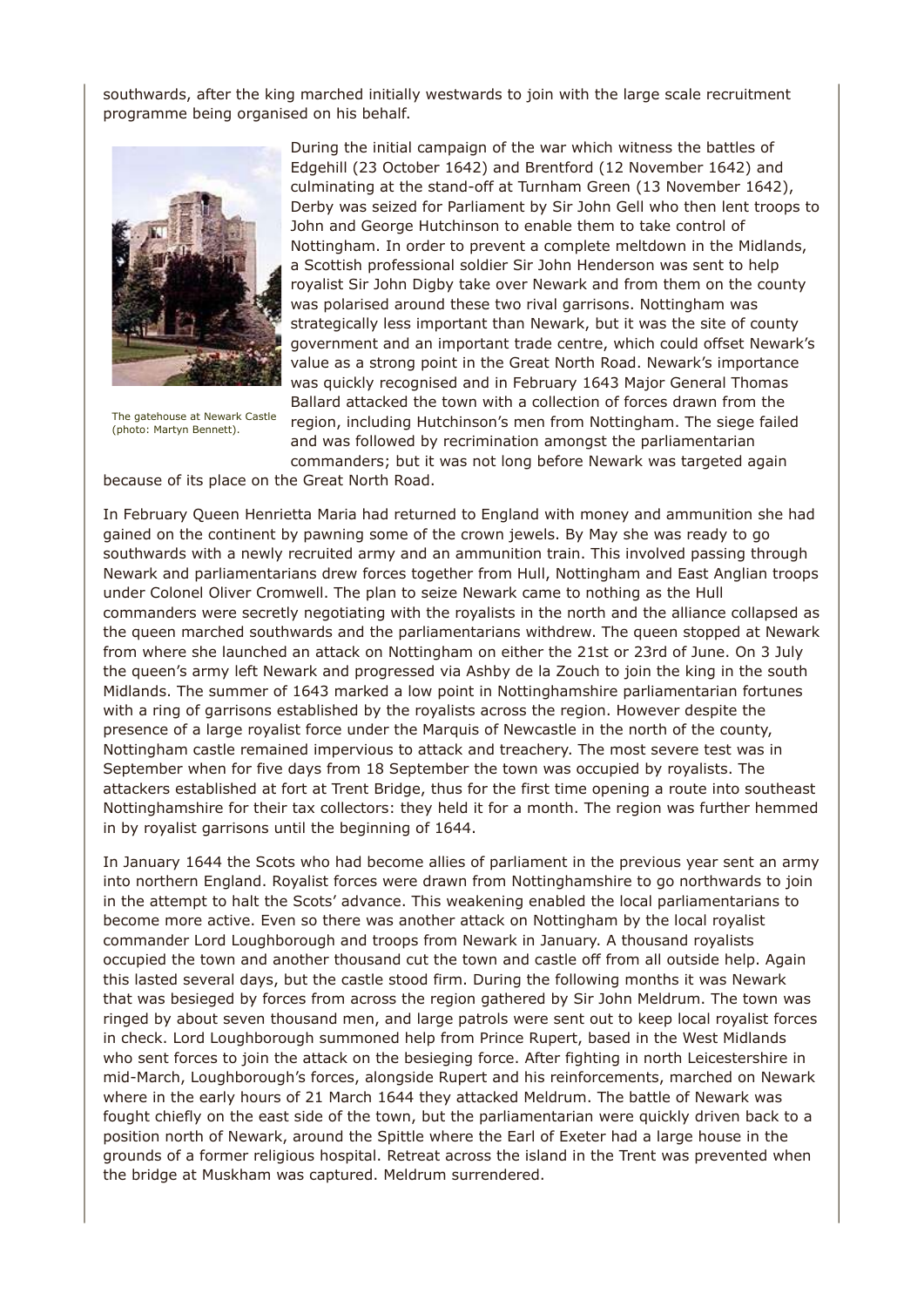The victory at Newark was important, it re-established royalist control in the county and nearby regions, but it underlined an important point: royalist success in the area could only be achieved with outside help, particularly after the Scottish invasion had removed much needed troops from Lord Loughborough's command. The tenuous nature of the royalist hold was underlined in the summer when yet more troops were taken out of the region to march northwards with Prince Rupert. Following the defeat of Yorkshire royalists at the Battle of Selby (11 April 1644) the Marquis of Newcastle had retreated from the north east, where he had been holding back the Scots, to York where he had become trapped. Prince Rupert was to march north to his rescue. The prince drew yet more of Loughborough's regiments northwards including the Nottinghamshire horse from Newark under Major General George Porter. The royalist horse from York had also camped in Nottinghamshire for several weeks whilst the rescue effort was being assembled, and this had proved a severe drain on resources. This would have been a survivable situation had not the combined armies of Rupert and Newcastle (with several of

Lord Loughborough's and Newark regiments alongside them)



Pamphlet on the siege of Newark, published in March 1644.

been defeated at the Battle of Marston Moor (2 July 1644). The defeat led to the collapse of the royalists in the north and then, domino-like, to the fall of the royalist north Midlands. In Nottinghamshire Welbeck House fell to parliament; royalists were left to hold only the Newark outposts at Shelford, Thurgarton and Wiverton.

In October Newark forces were involved in the defeat of Loughborough's army at the Battle of Denton, which further inhibited the royalists' power in the region as a whole. The garrison at Newark, whose governor Sir Richard Byron was replaced by Richard Willys, became less able to collect necessary taxation in Lincolnshire and even in its Nottinghamshire hinterland. There was however, a renaissance of royalist fortunes in the spring of 1645 and Newark forces were able to flex their wings again. In the summer Newark forces were involved in the king's march into the north Midlands and as a result were present at the capture of Leicester on 31 May and then in the Battle of Naseby (14 June 1645). At Naseby the Newark Horse were swept from the field by Cromwell's attack on the royalist left flank, suffering casualties that limited the garrison's effectiveness again.



Plaque on The Governor's House in Newark (photo: Martyn Bennett).

The final stages of the conflict saw a war of attrition in Nottinghamshire. The king was present in the county during late August 1645 contemplating a march north to join his successful commander in Scotland, the Marquis of Montrose, and again in October. Charles's presence allowed some royalist initiatives and Welbeck was once more established as a garrison by troops from Newark (although they were actually Derbyshire forces) and Newark was able to collect tax from Lincolnshire again. In October Newark witnessed the dramatic meeting of Charles and his nephew Prince Rupert who was effectively cashiered for surrendering Bristol the previous month, and his friend Richard Willys was replaced as governor of Newark. The king marched out

of the region in late October as the Scots and North Army closed in, capturing Shelford and Wiverton (Welbeck also surrendered), by the end of November Newark, with its impressive fortifications built largely after the second siege, was surrounded. The third siege of Newark by the Scottish army of Lord Leven and the English Northern Army under Sydenham Pointz lasted until 6 May. The townspeople and garrison suffered from almost complete isolation and no relief attempt could be made to help them. Although the town might have held out longer the siege was brought to a dramatic end when the king arrived suddenly at Southwell and surrendered to